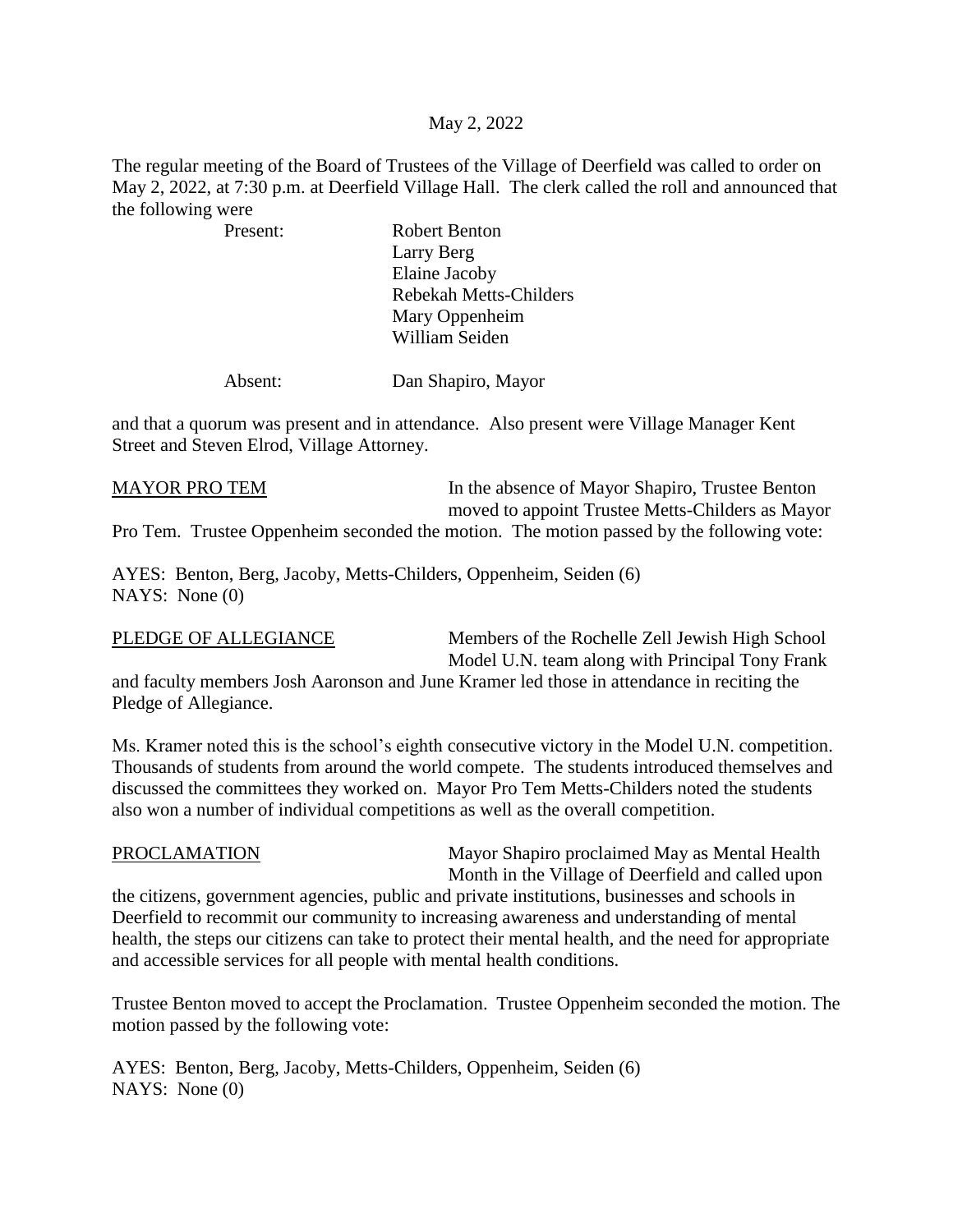POLICE DEPARTMENT SOCIAL Social workers Katharina Rygiel and Isabell SERVICES REPORT Weintraub represent the Village and Police Department. Their services include crisis

intervention, short-term counseling, stress debriefing and provide community resources to individuals and families as needed. Their services are confidential. Ms. Weintraub noted they also act as liaisons for Village staff.

Ms. Weintraub noted they offer immediate and short-term psychological care aimed at assisting individuals in a crisis in order to restore equilibrium. Emergency services include suicide of a coworker, prolonged exposure to death, any serious injury, sex crimes or a death of a child.

Ms. Rygiel stated they reach out to other community agencies to better serve an individual or provide appropriate referrals. Sometimes, individuals just want to know where to go to get a service. Ms. Weintraub noted they often receive referrals that may come from the Police Department, school personnel, clergy, physicians or other community professionals. Calls can also be made by the individual in need.

Mr. Street thanked the Board and Police Department for supporting this program.

FINANCE DEPARTMENT 6-MONTH Finance Director Eric Burk presented highlights DEPARTMENTAL OBJECTIVE REPORT from the Finance Department six-month departmental objectives report. Over the past six months, the Finance Department completed required filings, issued refunding  $\&$  new bonds, updated current processes and researched upcoming topics. They completed the work for the year-end audit, annual budget documents, capital plan and revenue projections for 2022. Mr. Burk reported the Village has received the GFOA Distinguished Budget Award once again. Mr. Burk reported the Police Pension Fund is 100 percent funded.

The AAA bond rating was confirmed with the establishment of the \$7 million of new debt to partially fund the 2022/2023 two-year capital plan. Mr. Burk noted no new debt is anticipated in 2022.

Mr. Burk noted the Village is currently recruiting for an open position in the Public Works department. Employee insurance open enrollment was held virtually. They implemented a procedure for paperless ICMA contributions, coordinated Volunteer Engagement Commission meetings, completed annual ACA forms for the Village and Library staff, attended a variety of trainings, coordinated wellness lunch and learn sessions and performed ongoing tasks.

DOCUMENT APPROVAL Trustee Oppenheim moved to approve the minutes from the April 18, 2022 Board of Trustees

meeting. Trustee Benton seconded the motion. The motion passed unanimously on a voice vote.

AYES: Benton, Berg, Jacoby, Metts-Childers, Oppenheim, Seiden (6) NAYS: None (0)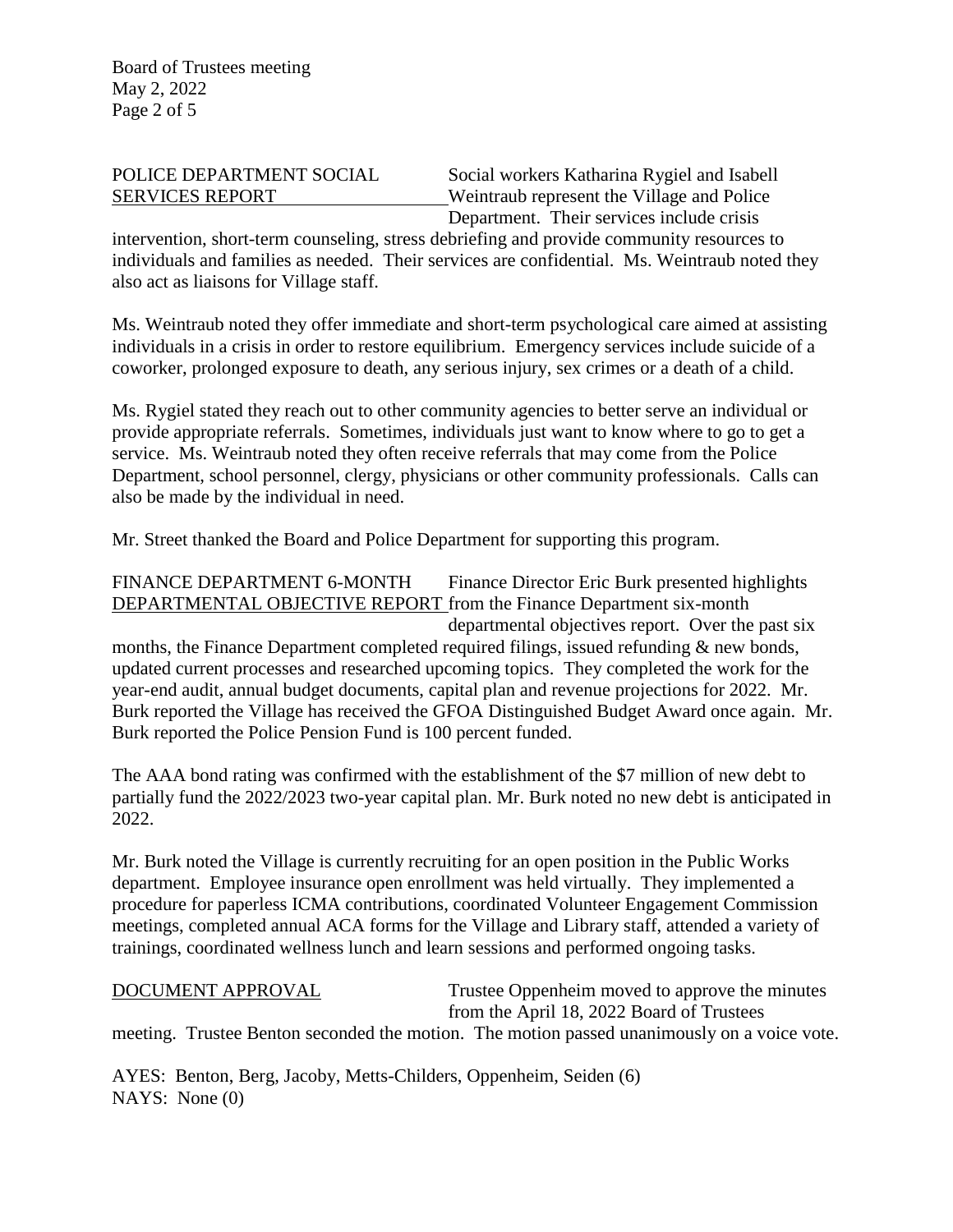Board of Trustees meeting May 2, 2022 Page 3 of 5

TREASURER'S REPORT Mr. Burk presented highlights from the March Treasurer's Report representing 25 percent of the

fiscal year. Sales tax increased from last month as IDOR corrected a short payment of approximately \$100,000 which should have been received in January. The Village received a portion of Cook County Property Tax. Hotel tax reflects payments from all hotels. Motor Fuel Tax revenue includes the fifth payment of \$206,268 related to Rebuild IL Bonds. Building permit revenue includes several commercial projects along with normal residential activity. Overall operating expenditures are below projection as expected due to timing of seasonal/oncea-year expenditures such as liability insurance, memberships and special events.

BILLS AND PAYROLL Trustee Oppenheim moved to approve the bills and payroll dated May 2, 2022. Trustee Benton

seconded the motion. The motion passed by the following vote:

AYES: Benton, Berg, Jacoby, Metts-Childers, Oppenheim, Seiden (6) NAYS: None (0)

# PUBLIC COMMENT

There were no public comments in person or received via email prior to the meeting.

# REPORTS

CONSIDERATION AND ACTION ON Communications Coordinator David Fitzgerald-THE REPORT OF THE COMMUNITY Sullivan reported the Community Relations RELATIONS COMMISSION Commission's Heritage Celebration Months are REGARDING HERITAGE periods within the year that are designated to CELEBRATION MONTH PROPOSAL celebrate and acknowledge various ethnic and marginalized groups. These are times not only to

celebrate, but also to educate others on various groups' histories and contributions to American History. The Village will find something to highlight each month.

Trustee Oppenheim asked if the Commission would reach out to other organizations. She believes it is critical the Village gets input from outside groups. Mr. Fitzgerald-Sullivan explained the Commission is working with other groups.

Trustee Oppenheim moved to accept the report of the Community Relations Commission regarding the Heritage Celebration Month proposal. Trustee Seiden seconded the motion. The motion passed by the following vote:

AYES: Benton, Berg, Jacoby, Metts-Childers, Oppenheim, Seiden (6) NAYS: None (0)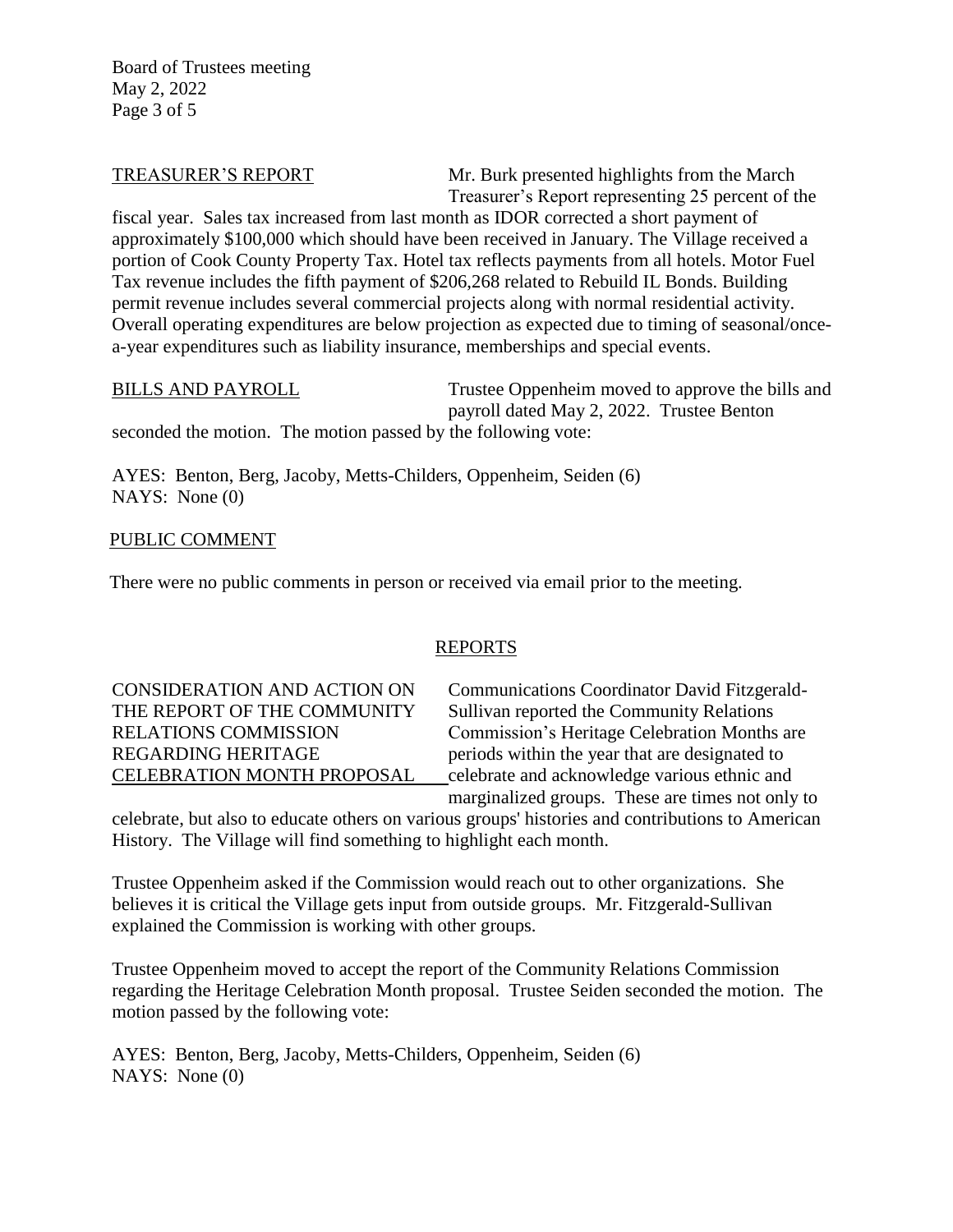Board of Trustees meeting May 2, 2022 Page 4 of 5

PLAZA SHOPPING CENTER

CONSIDERATION AND ACTION ON The Plan Commission held a Public Hearing on THE PLAN COMMISSION March 31, 2022 to consider the request for an RECOMMENDATION ON A REQUEST amendment to the Goddard School Special Use FOR AN AMENDMENT TO THE Permit to expand their operations into an adjacent DEERFIELD PARK PLAZA PLANNED vacant tenant space located at 471 Lake Cook Road. UNIT DEVELOPMENT FOR SITE The expansion will add approximately 1,300 square CHANGES AND AN AMENDMENT TO feet of interior space along the northeastern section THE GODDARD SPECIAL USE TO to the existing 10,325 square foot building. The PERMIT THE EXPANSION OF THE expanded interior space will include a 525 square GODDARD SCHOOL INTO THE foot classroom, office, restroom, storage, mechanics ADJACENT 471 LAKE COOK ROAD and bollards, ornamental fencing and gates. The TENANT SPACE IN DEERFIELD PARK Plan Commission voted 6-0 in favor of the request.

The Appearance Review commission held a

workshop meeting on April 25, 2022. The ARC voted 4-0 in favor of the request, pending Board approval for the Special Use.

Boris Kholyavski, Goddard School Co-owner, pointed out their journey started four years ago. The facility is full and they have a long wait list. Mr. Kholyavski noted they have the opportunity to expand in the former MedSpa space, which is adjacent to their current building.

Trustee Seiden moved to accept the report of the Plan Commission and direct the Village Attorney to prepare the Ordinance. Trustee Oppenheim seconded the motion. The motion passed by the following vote:

AYES: Benton, Berg, Jacoby, Metts-Childers, Oppenheim, Seiden (6) NAYS: None (0)

## CONSENT AGENDA

There were no items on the Consent Agenda.

### OLD BUSINESS

There was no Old Business.

### NEW BUSINESS

|                              | RESOLUTION R-22-28 TO AWARD THE Assistant to the Village Manager Justin Keenan |
|------------------------------|--------------------------------------------------------------------------------|
| <b>VILLAGE HALL MONOPOLE</b> | reported in January, the Village looked into                                   |
| PAINTING CONTRACT            | painting the Village Hall monopole. The lowest                                 |
|                              | bidder was Jetco, Ltd; however, if Jetco is awarded                            |

the contract, the Village would contract with Deerfield Construction to reinstall four fiberglass